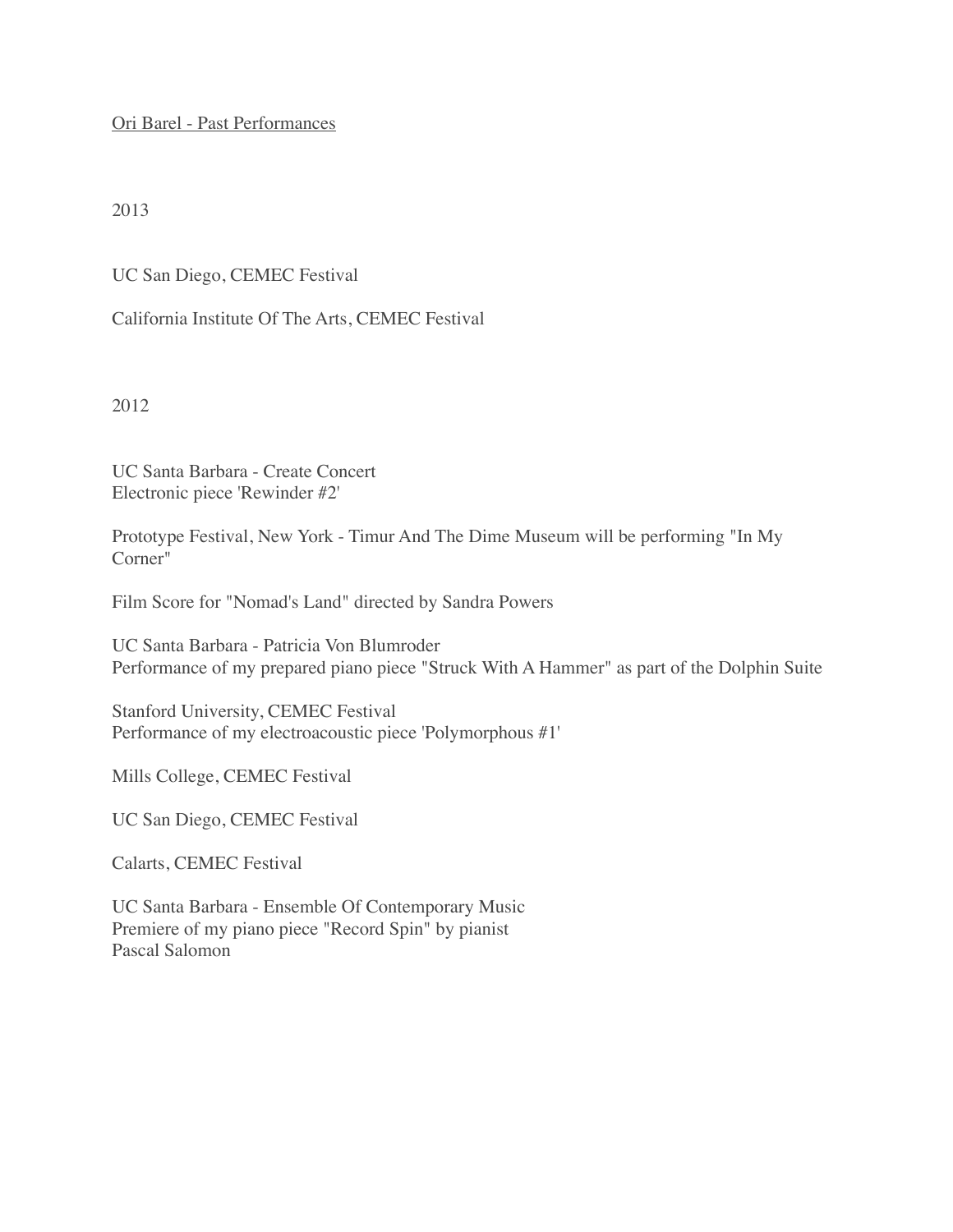## 2011

Santa Barbara Museum Of Art, Santa Barbara Picasso-Braque Project

Fabien Fryns Fine Art Gallery, Los Angeles Laptop performance - original compositions with video art by Gil Omry

2010

Fabien Fryns Fine Art Gallery, Los Angeles Laptop performance - original compositions with video art by Gil Omry

SoundWalk Festival, Long Beach Laptop performance - original compositions

Additional Music for the film 'Something's Gonna Live' by Adama Films

Barbur Gallery, Jerusalem. Laptop performance - original compositions

Additional music for Wii Game 'Boot Camp Academy' - Zoo Games

Barbur Gallery, Jerusalem. Sound work for video installation by Adam Berg.

Trio Kobayashi performs works by Ori Barel, Larry Polansky and Ulrich Krieger at the Wild Beast, Los Angeles, CA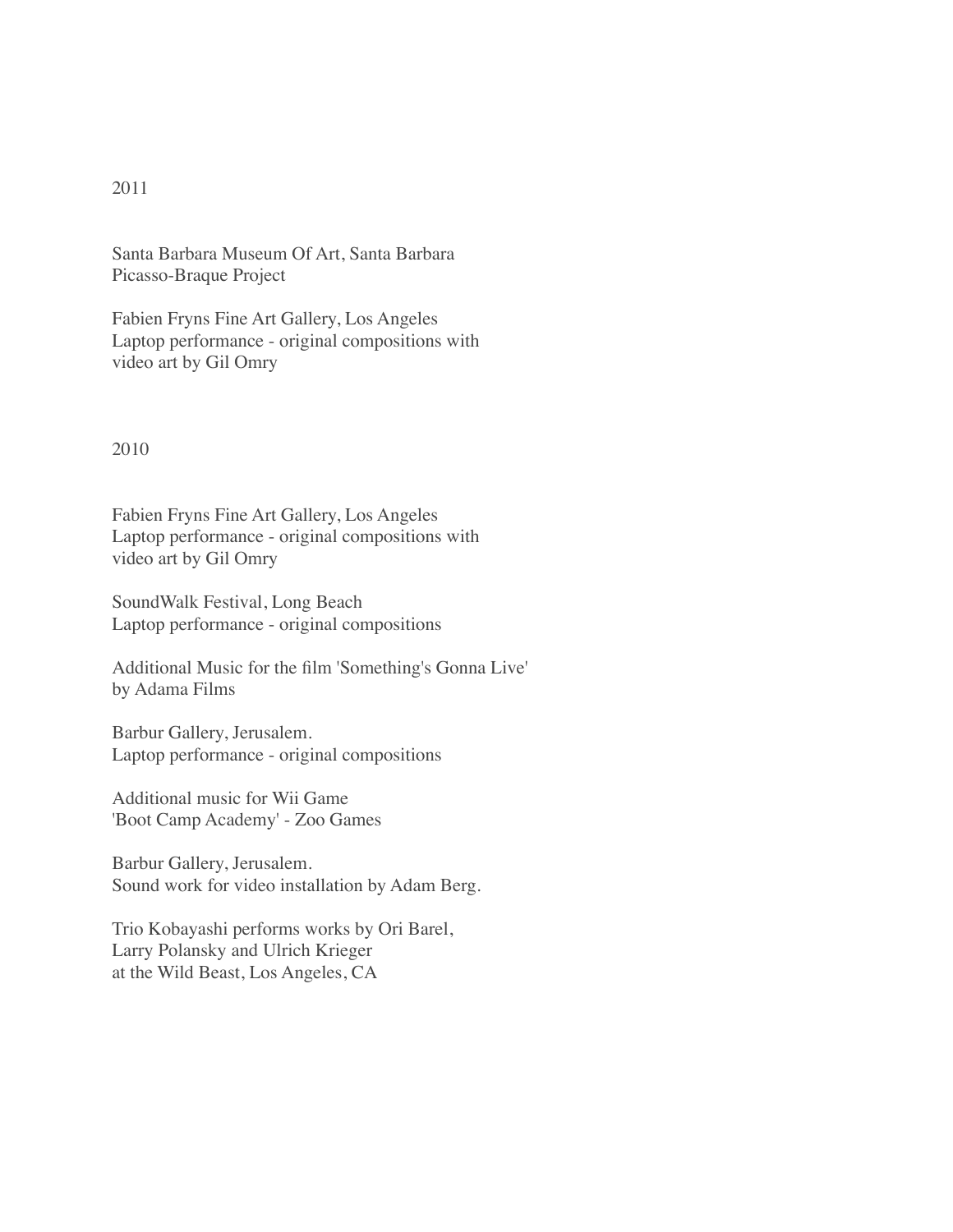## 2009

Redcat Studio Series 'In a Tube' - for volin and electronics with Andrew Tholl at Redcat, Los Angeles, CA

New Music Sundays Original works performed by Trio Kobayashi, Nathan Smith and Philippe Brunnet at Redcat Lounge, Los Angeles, CA

Soundwalk Festival 'Bars' - Sound and video installation with Gil Omry Soundwalk Festival, Long Beach, CA

Composition for the film 'Out Of Sight Out of Mind' by Indivision films narrated by Juliet Stevenson

The Experimental Music Yearbook Performed with Experimental music ensemble at Roy O. Disney Hall, Calarts, Valencia, CA

## 2008

'Marcovaldo' - For Orchestra Calarts Orchestra conducted by Mark Menzies at Roy O. Disney Hall, Calarts, Valencia, CA

'Random Shootings', New Centrury Players For mixed ensemble at Roy O. Disney Hall, Calarts, Valencia, CA

'Disappearing Objects', New Centrury Players For mixed ensemble at Roy O. Disney Hall, Calarts, Valencia, CA

'Pantomime', Guthrie & Streb For Cello and viola at Armory Center For The Arts, Los Angeles, CA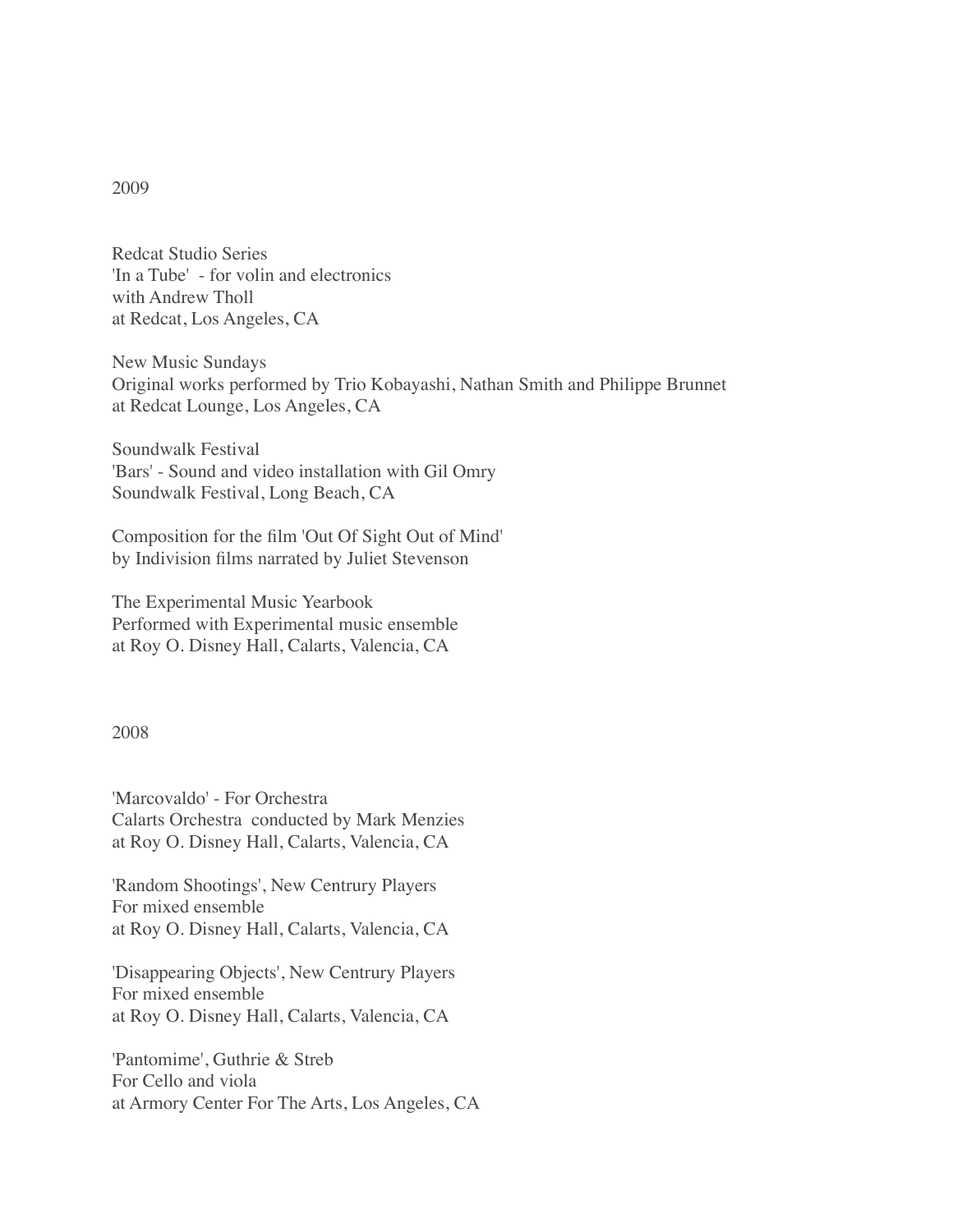'Paradox' , with Daren Burns and Eric Klerks For electronics bass and electric guitar at Soundwalk, Long Beach, CA

'Florescent', composed and performed by Ori Barel For solo laptop at Sea And Space Explorations, Los Angeles, CA

Adam Berg art exhibition, Tel Aviv Museum, Israel Collaborative sound works for video installations by Adam Berg

'4'33 and Beyond', Performed with The Experimental Ensemble led by Michael Pisaro Saxophone and Laptop at Redcat, Los Angeles, CA

'Alpha' (original work), Laptop Improvisation at Sounwalk, Long Beach, CA

Performed with ICU, Guitar (with Ulirich Krieger) at Donald R. Wright Auditorium, Pasadena, CA

## 2007

'Step Variation', Formalist Quartet with Mark Menzies, For string quartet at MOSA, New York

'Town', The Ear Unit For flute, violin, cello, piano and percussion at Roy O. Disney Hall, Calarts, Valencia, CA

'Hyde', Aracanum For Laptop and amplified woodwinds with Alan Lechusza at Sage Hill School, Newpoart Coast, CA

'Montevideo', duo For accordion and electronics with Daniel Corral at Roy O. Disney Hall, Calarts, Valencia, CA

'Step Variation', Formalist Quartet with Mark Menzies,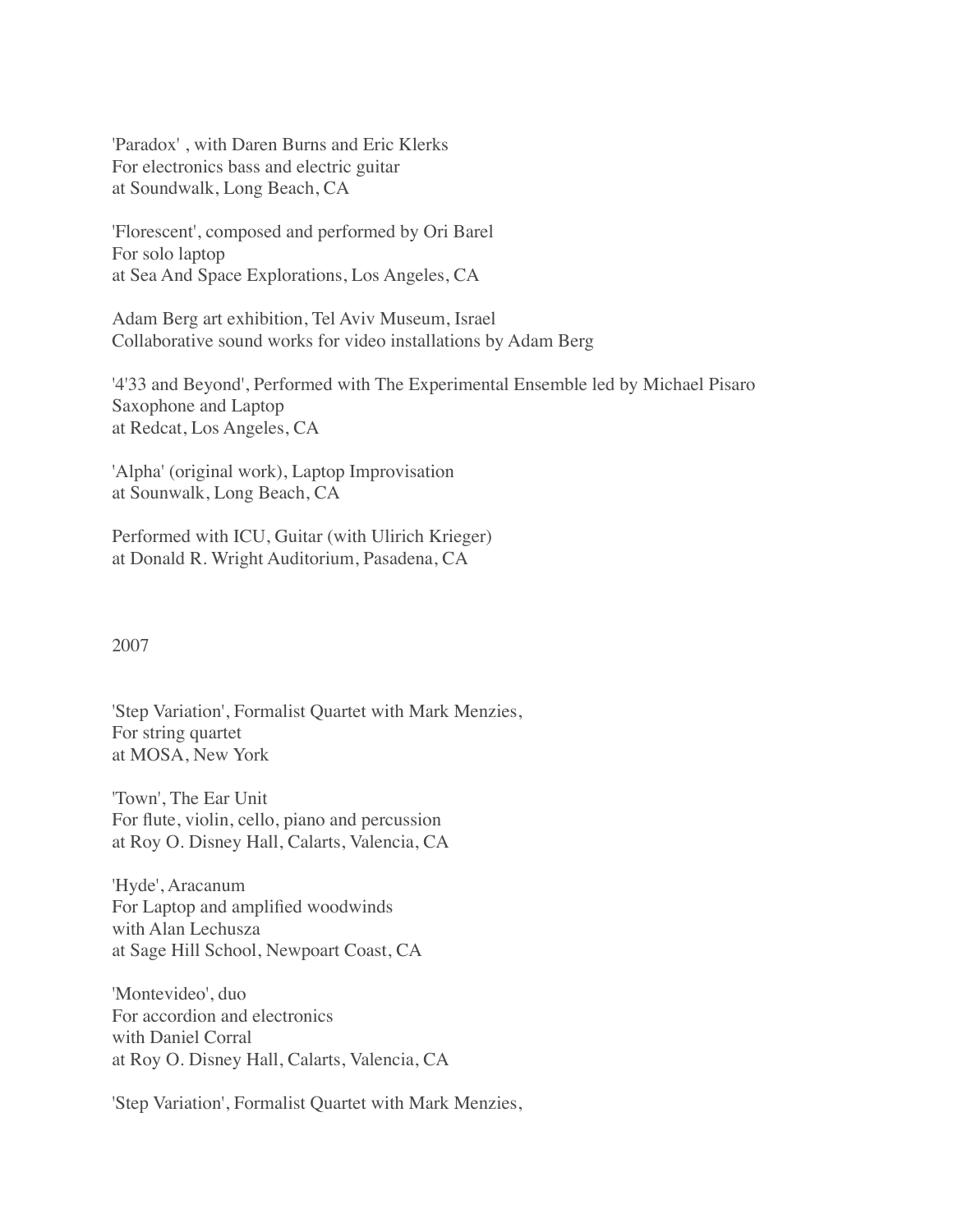For string quartet at Princeton University

'Numberless', trio For electronics, piano, trumpet and percussion at Roy O. Disney Hall, Calarts, Valencia, CA

'Seer/Seen', Hyper Opera under the guidance of Anne LeBaron For voice and small ensemble at Roy O. Disney Hall, Calarts, Valencia, CA

'The Bench', solo piece For laptop at Roy O. Disney Hall, Calarts, Valencia, CA

'Dr. Mr.', sound installation at Telic Arts Exchange, Los Angeles, CA

Performed with Butch Morris Creative Ensemble, Saxophone at Redcat, Los Angeles, CA

Performed with Daren Burns Ensemble (with Leo Smith) at Roy O. Disney Hall, Calarts, Valencia, CA

Arcanum, Laptop improvisation (collaboration with Alan Lechusza) at Soundwalk Festival, Long Beach, CA

Performed with Experimental Ensemble at Roy O. Disney Hall, Calarts, Valencia, CA

Performed with SEER/SEEN hyper opera project (with Anne Lebaron), Saxophone at Roy O. Disney Hall, Calarts, Valencia, CA

2006

'Step Variation', Formalist Quartet with Mark Menzies, For string quartet at Roy O. Disney Hall, Calarts, Valencia, CA

'Time-Clone', New Centrury Players For chamber Group at Roy O. Disney Hall, Calarts, Valencia, CA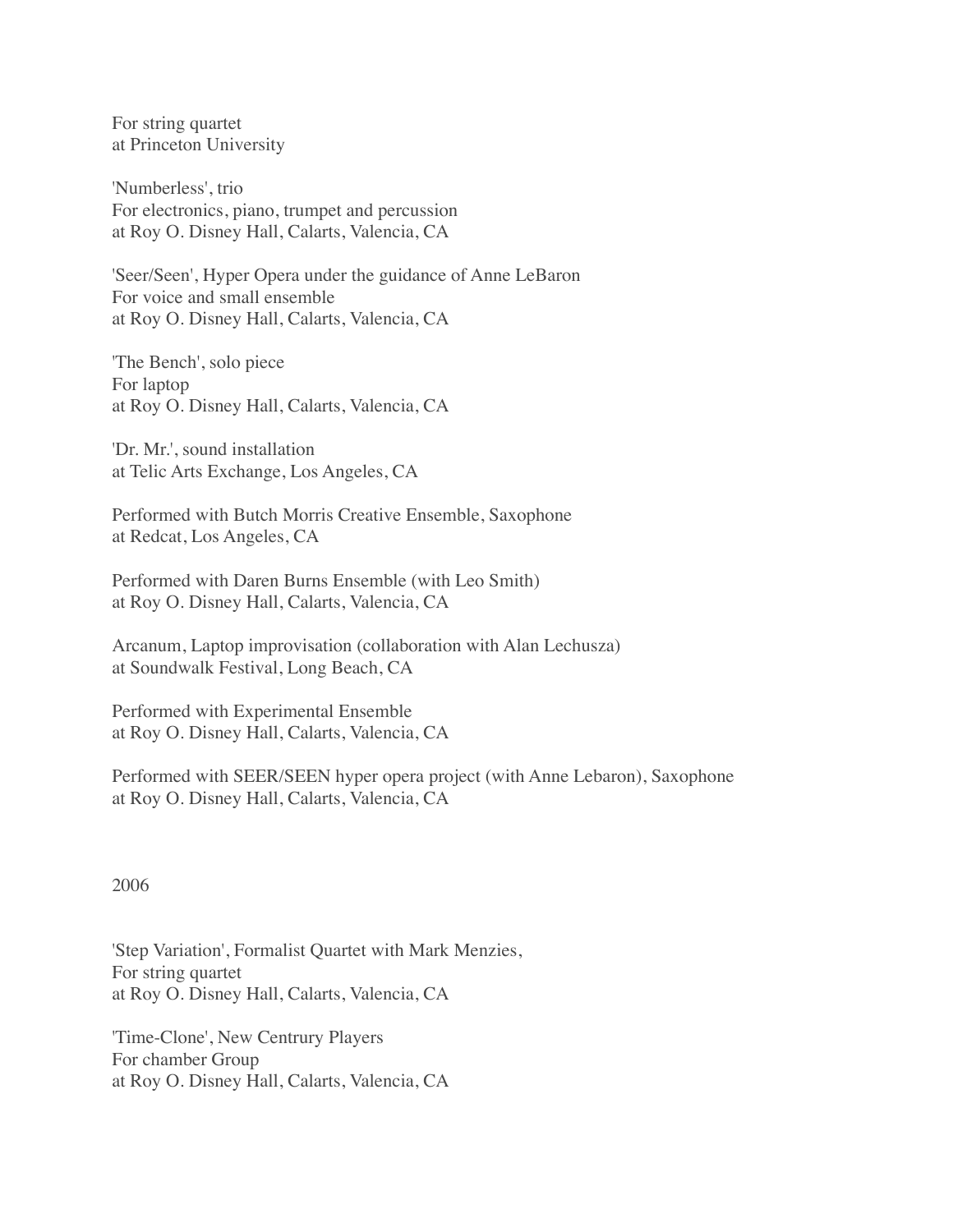'Walkie-Talkie', with Eran Borovich (played with Ensemble Modern) For contrabass and piano at Levontin 7, Tel Aviv, Israel

'Moondog', Synchromy Players For woodwind quartet at Greystone Mansion, Los Angeles, CA

'Spy Elevator' with Max Hembd For trumpet and electronics at Empty Stage, Los Angeles, CA

'Automat', with Alan Lechusza For electronics, soprano saxophone and bass clarinet at Beyond Baroque, Venice, CA

Performed with Leo Smith Advanced Improv., Laptop improvisation at Roy O. Disney Hall, Calarts, Valencia, CA

Performed with Daren Burns, Laptop improvisation at Nova Express, Los Angeles, CA

Performed with Onibaba, Saxophone at Main Gallery, Calarts, Valencia, CA

Arcanum, Laptop Improvisation (collaboration with Alan Lechusza) at Palis Ideal, Chico, CA

Arcanum, Laptop Improvisation (collaboration with Alan Lechusza) at Luggage Store, San Francisco, CA

Arcanum, Laptop improvisation (collaboration with Alan Lechusza) at SoundWalk Festival, Long Beach, CA

Performed at James Tenney Festival, Saxophone at Main Gallery, Calarts, Valencia, CA